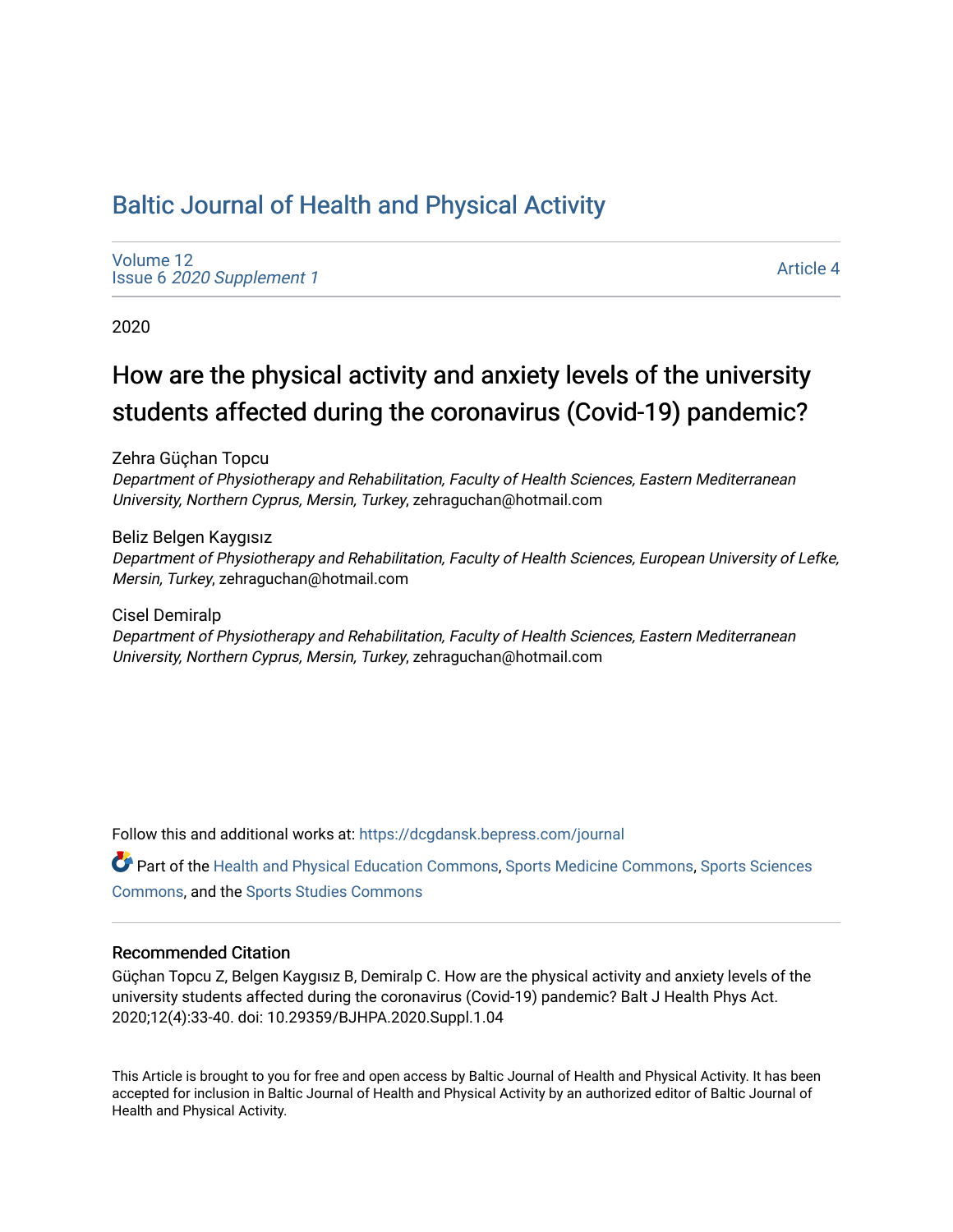# **How are the physical activity and anxiety levels of the university students affected during the coronavirus (Covid-19) pandemic?**

**Authors' Contribution: A** Study Design **B** Data Collection **C** Statistical Analysis **D** Data Interpretation **E** Manuscript Preparation

**F** Literature Search

**G** Funds Collection

#### **Zehra Güçhan Topcu1 ABCDEF, Beliz Belgen Kaygısız2 AEF, Cisel Demiralp1 AEF**

<sup>1</sup> Department of Physiotherapy and Rehabilitation, Faculty of Health Sciences, Eastern Mediterranean University, Northern Cyprus, Mersin, Turkey

2 Department of Physiotherapy and Rehabilitation, Faculty of Health Sciences, European University of Lefke, Mersin, Turkey

| abstract                     |                                                                                                                                                                                                                                                                                                                                                                                                                                                                                                                                                                                                                                                                                                                                                                                                                                                                           |  |  |  |
|------------------------------|---------------------------------------------------------------------------------------------------------------------------------------------------------------------------------------------------------------------------------------------------------------------------------------------------------------------------------------------------------------------------------------------------------------------------------------------------------------------------------------------------------------------------------------------------------------------------------------------------------------------------------------------------------------------------------------------------------------------------------------------------------------------------------------------------------------------------------------------------------------------------|--|--|--|
| <b>Background:</b>           | The Covid-19 pandemic has influenced all people's lives. The aim of this study was to evaluate the level<br>of physical activity and anxiety of university students during the pandemic, and then determine some<br>associated factors with anxiety of these young adults.                                                                                                                                                                                                                                                                                                                                                                                                                                                                                                                                                                                                |  |  |  |
| <b>Material and methods:</b> | A web-based questionnaire was sent to the participants. International Physical Activity Questionnaire-<br>Short Form (IPAQ-SF) and Beck Anxiety Inventory (BAI) were used to collect data about the levels of<br>their physical activity and anxiety.                                                                                                                                                                                                                                                                                                                                                                                                                                                                                                                                                                                                                     |  |  |  |
| <b>Results:</b>              | 247 participants (females = 151, males = 96) of the Faculty of Health Sciences whose mean ages were<br>$21.46 \pm 2.1$ years old completed the study questions in 24 hours. The participants performed light<br>physical activity according to the IPAQ-SF and had mild anxiety according to the BAI. Their gender, smoking<br>status, and opinions on online education were found to be effective on the anxiety level ( $p < 0.05$ ).                                                                                                                                                                                                                                                                                                                                                                                                                                   |  |  |  |
| <b>Conclusions:</b>          | This paper indicated some important factors for the young adults who tried to continue their education in<br>a very different way for a few weeks. Since this is not online education like past, both health professionals<br>and university managements should consider the harms and risks of this new educational style on<br>physical and psychological health of students before the upcoming semesters.                                                                                                                                                                                                                                                                                                                                                                                                                                                             |  |  |  |
| Key words:                   | infectious disease, emotion, exercise, online education.                                                                                                                                                                                                                                                                                                                                                                                                                                                                                                                                                                                                                                                                                                                                                                                                                  |  |  |  |
| article details              |                                                                                                                                                                                                                                                                                                                                                                                                                                                                                                                                                                                                                                                                                                                                                                                                                                                                           |  |  |  |
|                              | Article statistics: Word count: 2,467; Tables: 2; Figures: 2; References: 15                                                                                                                                                                                                                                                                                                                                                                                                                                                                                                                                                                                                                                                                                                                                                                                              |  |  |  |
|                              | Received: August 2020; Accepted: November 2020; Published: December 2020                                                                                                                                                                                                                                                                                                                                                                                                                                                                                                                                                                                                                                                                                                                                                                                                  |  |  |  |
|                              | Full-text PDF: http://www.balticsportscience.com                                                                                                                                                                                                                                                                                                                                                                                                                                                                                                                                                                                                                                                                                                                                                                                                                          |  |  |  |
|                              | <b>Copyright</b> © Gdansk University of Physical Education and Sport, Poland                                                                                                                                                                                                                                                                                                                                                                                                                                                                                                                                                                                                                                                                                                                                                                                              |  |  |  |
|                              | Indexation: Celdes, Clarivate Analytics Emerging Sources Citation Index (ESCI), CNKI Scholar (China National Knowledge<br>Infrastructure), CNPIEC, De Gruyter - IBR (International Bibliography of Reviews of Scholarly Literature in<br>the Humanities and Social Sciences), De Gruyter - IBZ (International Bibliography of Periodical Literature<br>in the Humanities and Social Sciences), DOAJ, EBSCO - Central & Eastern European Academic Source, EBSCO<br>- SPORTDiscus, EBSCO Discovery Service, Google Scholar, Index Copernicus, J-Gate, Naviga (Softweco, Primo<br>Central (ExLibris), ProQuest - Family Health, ProQuest - Health & Medical Complete, ProQuest - Illustrata: Health<br>Sciences, ProQuest - Nursing & Allied Health Source, Summon (Serials Solutions/ProQuest, TDOne (TDNet), Ulrich's<br>Periodicals Directory/ulrichsweb, WorldCat (OCLC) |  |  |  |
| <b>Funding:</b>              | This research received no specific grant from any funding agency in the public, commercial, or not-for-profit sectors.                                                                                                                                                                                                                                                                                                                                                                                                                                                                                                                                                                                                                                                                                                                                                    |  |  |  |
|                              | <b>Conflict of interests:</b> Authors have declared that no competing interest exists.                                                                                                                                                                                                                                                                                                                                                                                                                                                                                                                                                                                                                                                                                                                                                                                    |  |  |  |
| <b>Corresponding author:</b> | Zehra Güçhan Topcu, PT., Assist. Prof. Eastern Mediterranean University, Faculty of Health Sciences, Department of<br>Physiotherapy and Rehabilitation, Famagusta, Northern Cyprus, Mersin-10 Turkey; e-mail: zehra.guchan@emu.edu.<br>tr, zehraguchan@hotmail.com; ORCID: 0000-0001-8587-7407                                                                                                                                                                                                                                                                                                                                                                                                                                                                                                                                                                            |  |  |  |
|                              | This is an anon accoss article distributed under the tarms of the Creative Commons Attribution Nep Commorsial Ne                                                                                                                                                                                                                                                                                                                                                                                                                                                                                                                                                                                                                                                                                                                                                          |  |  |  |

**Open Access License:** This is an open access article distributed under the terms of the Creative Commons Attribution-Non-Commercial-No-Derivatives 4.0 International (https://creativecommons.org/licenses/by-nc-nd/4.0/), which permits use, distribution and reproduction in any medium, provided the original work is properly cited, the use is non-commercial and is otherwise in compliance with the license.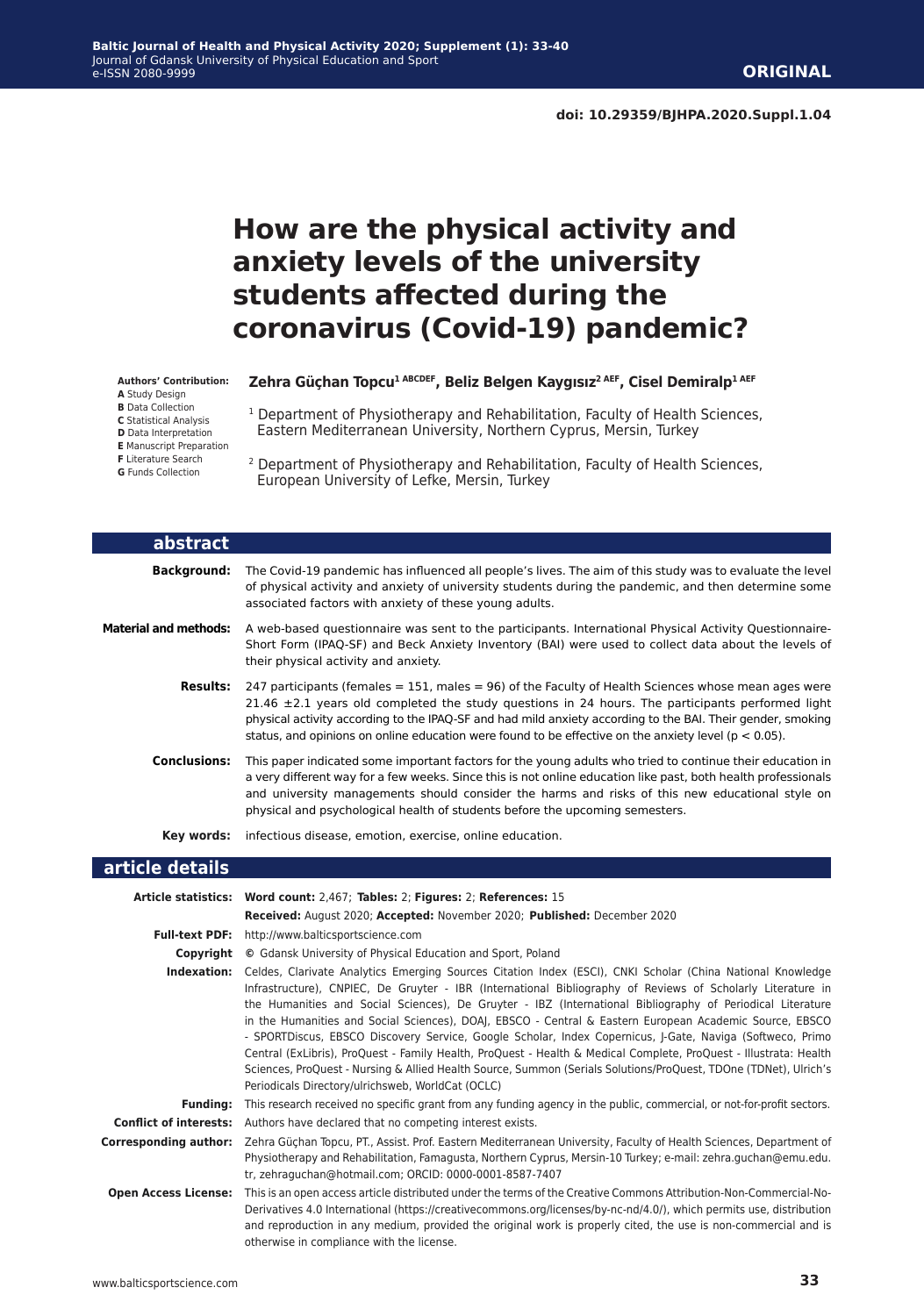## **introduction**

In December 2019, novel coronavirus (COVID-19) radiated from Wuhan to other cities in China and since that time, has spread all around the World.1 It is a highly contagious disease and has no cure [1]. It has affected millions of people from all over the world [1,2]. On March 11, COVID-19 outbreak was declared as a pandemic by the World Health Organization (WHO). This situation has driven people into a state of great panic and fear. Moreover, another consequence of the disease is the confusion and anxiety among people, as there are many things which are still unknown about Covid-19 [1].

Before the pandemic, people devoted time to family, social life, academic life, etc. Additionally, people tried to follow the guideless of physical activity to sustain adequate health status and prevent chronic diseases, such as hypertension, diabetes, cardiovascular disease, respiratory diseases, sarcopenia and dementia [3-5]. However, today, according to the recommendations of the WHO, social isolation and self-quarantine are the best options to stop the spreading of the Covid-19 virus so daily physical activity is restricted at parks and sports areas in most of the countries. As a result of this radical change in lifestyles, various adverse effects on people's health seem inevitable [2].

Physical activity should be taken into account in order to decrease the harms of new lifestyles in these days. The importance of physical activity should be underlined for both physical and psychological benefits, and people should be informed about how they can increase the level of physical activity and what types of strategies can be developed at their homes [3,6]. Chen et al. gave several examples, such as chair squats and lifting groceries for physical activity at home [3]. Additionally, physical activity is beneficial for the immune system which is important, as a strong immune system may probably lower risk of contracting Covid-19 [7]. Research has consistently shown that physical activity reduces the risk of developing systemic inflammation [5]. Although high-quality studies are needed to confirm the effectiveness of exercise in prevention and prognosis of infection, clinical findings in adults have shown substantial declines in the days of symptoms after an infectious episode. Increased immune surveillance tends to be one of the principal mechanisms responsible for immune adaptations to physical activity [8, 9].

The lives have totally been different for all age groups including children, young adults, and the elderly. Both public and private sectors are trying to provide essential services. Education is one of these services. Due to the lock-downs, online education has started in all educational institutions from primary schools to universities. When compared with other age groups, university students have to spend more time on digital learning platforms, especially some faculties like faculty of health sciences have more intensive and long-hour courses in their curriculums. Since printouts could not be taken, these students had to stay on computer to listen the lectures and study the lecture notes for long times. They may also have many worries about their future lives. Thus, the aim of this study is to determine the level of physical activity and anxiety and to investigate which factors can have an impact on the anxiety level of the university students during the Covid-19 pandemic.

## **material and methods**

This is a web-based cross-sectional study. An online software system was used to design an electronic web-based questionnaire to collect data.

### **Study population**

The study participants included the undergraduate students whose age range was between 18 and 25 years old from the Department of Physiotherapy and Rehabilitation of two universities. They were invited to participate in the study from the online-education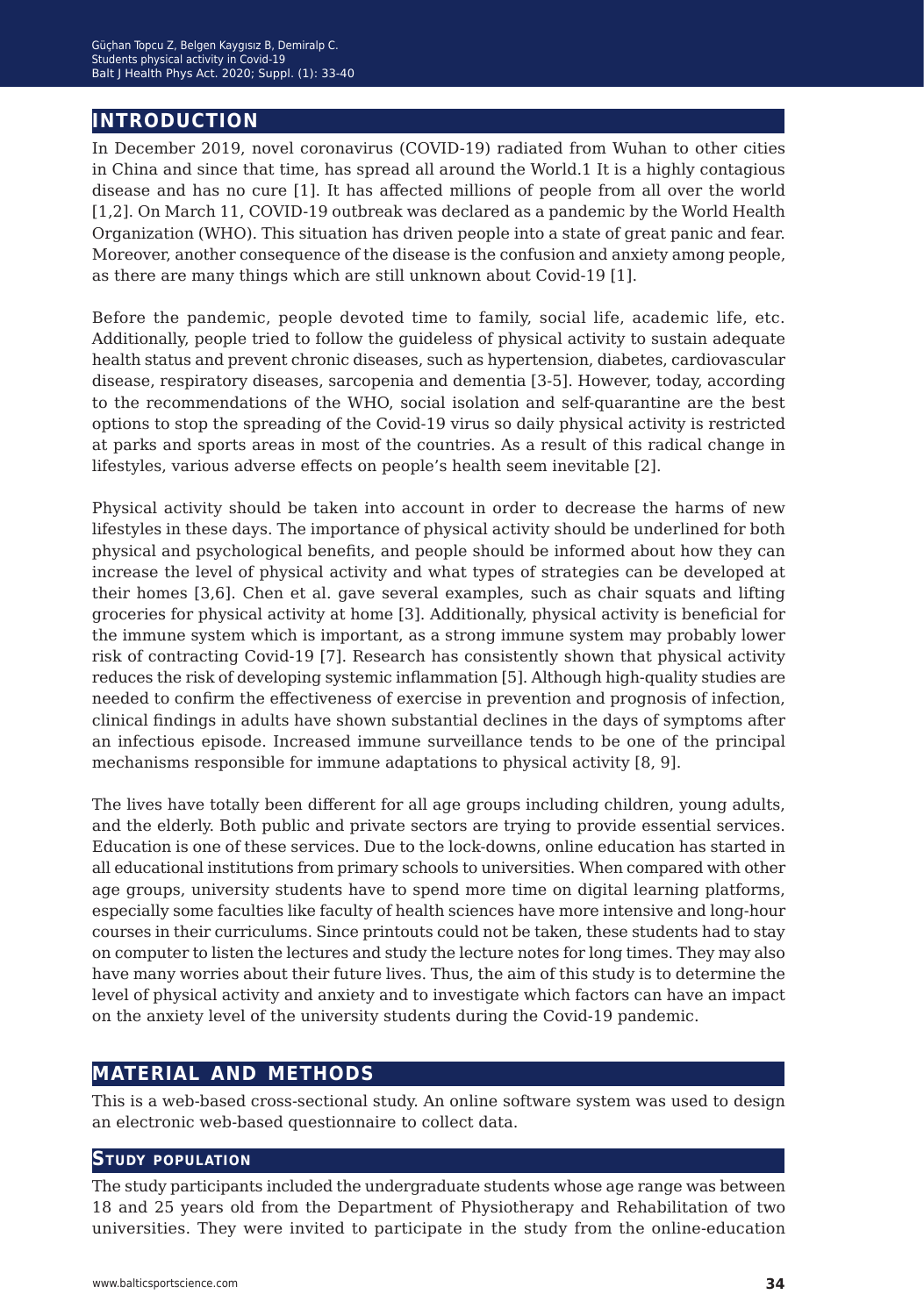groups of two universities to which the authors are affiliated. The students came from the different cities of Turkey.

### **Data collection**

The data collection was conducted on 8-9 April 2020, and a 24-hour period was permitted for the study to cover the same period, as the questionnaires used questions related to the last 7 days. The total confirmed case number was seen as 38,226 in Turkey on this date.

Firstly, the participants were questioned whether they were volunteers or not, and volunteers continued to the questionnaire section. Age, gender, class, smoking status, whether their houses are with or without a garden, perception of the risk to get Covid-19 according to their cities, presence of Covid-19 positive cases in their environment, and the opinions about the effectiveness of online-education during the pandemic were recorded. A qualitative question was only used for the participants' opinions on the effectiveness of online education, and then it was grouped as positive, negative, and no comment.

*Physical activity*: The Turkish version of the International Physical Activity Questionnaire - Short Form (IPAQ-SF) was used to measure the level of the participants' physical activity [10]. This questionnaire includes questions about how people engage in vigorous and moderate physical activity by recording them in the number of days during the last 7 days and minutes per day. The daily total physical activity was calculated in MET-min-day and then grouped under three levels (light, moderate, and vigorous) [10].

*Anxiety*: The Turkish version of the Beck Anxiety Inventory (BAI) was used to measure the participants' anxiety level [11]. This inventory includes 21 items to rate the symptoms of anxiety with their intensities during the last 7 days. A four-point scale ranging from 0 (not at all) to 3 (severely – I could barely stand it) was used. Total BAI score ranges from 0 to 63, and higher scores show higher anxiety symptoms. Cut-off values were also used in the study to determine the anxiety level, as no anxiety is for 0*−*7, mild anxiety is for 8-15, moderate anxiety is for 16*−*25, and severe anxiety is for 26-63 scores [11, 12].

### **Statistical analysis**

The data were analysed using the IBM Statistical Package for the Social Sciences (SPSS) 18.0. The qualitative findings were analysed as frequencies and percentages (%). The quantitative findings were analysed as means and standard deviations. The Shapiro-Wilk test was used to analyse the distribution of the variables, and the data was not normally distributed. The Mann-Whitney U test was used for two continuous variables in two independent samples, and one-way ANOVA was used if there were more than two sample groups. When a significant difference was found, Tukey HSD (honestly significant difference) test, which is a Post Hoc test, was conducted to analyse the comparisons between two values. Pearson correlation was conducted to analyse the relationship between the levels of physical activity and anxiety. Difference at the p < 0.05 level was considered to be statistically significant.

## **results**

Out of the 295 questionnaires sent, 247 participants (male:96, female:151; mean age 21.46 ±2.1 years old) joined the study. Most participants (85.8%) stated that they were with their parents, whereas about 15% of them apart from their parents (Table 1, Table 2). No participants had a positive Covid-19 result themselves or among their first degree relatives. 71.3% participants stated that they did not smoke (Table 2).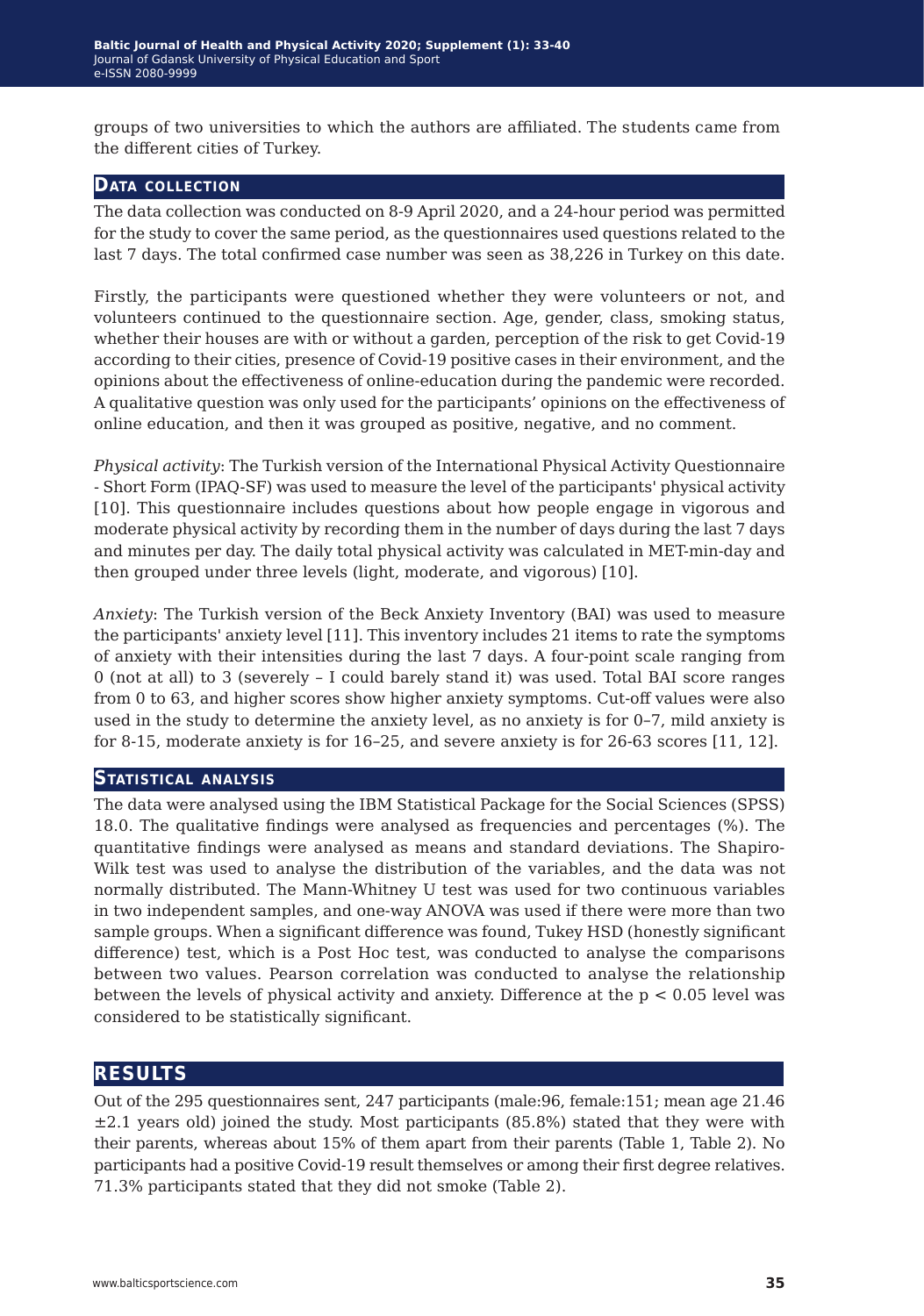#### Table 1. Descriptive variables about age, physical activity, and anxiety

|                        | Mean $\pm$ SD         |
|------------------------|-----------------------|
| Age (years)            | $21.46 \pm 2.1$       |
| IPAQ-SF (light)        | $446.99 \pm 804.66$   |
| IPAQ-SF (moderate)     | $447.61 \pm 937.88$   |
| IPAQ-SF (vigorous)     | $805.1 \pm 2774.36$   |
| IPAQ-SF (total)        | $1593.79 \pm 2552.17$ |
| Sitting duration (min) | $330 \pm 351.67$      |
| Walking duration (min) | $18.18 \pm 26.05$     |
| BAI (total)            | $9.4 \pm 8.76$        |

SD: Standard deviation, IPAQ-SF: International Physical Activity Questionnaire-Short Form), BAI: Beck Anxiety Inventory

| Table 2. Sociodemographic variables, levels of physical activity and differences between/among groups |  |  |  |
|-------------------------------------------------------------------------------------------------------|--|--|--|
|-------------------------------------------------------------------------------------------------------|--|--|--|

| Variable                        |                             | N(% )     | BAI              | р          |
|---------------------------------|-----------------------------|-----------|------------------|------------|
| Gender                          | Women                       | 151(61.1) | $11.37 \pm 9.69$ | $< 0.001*$ |
|                                 | Men                         | 96 (38.9) | $6.31 \pm 5.91$  |            |
| Class                           |                             | 63(25.5)  | $8.63 \pm 8.42$  |            |
|                                 | Ш                           | 79 (32)   | $9.54 \pm 8.12$  |            |
|                                 | Ш                           | 60 (24.3) | $11.17 \pm 9.32$ | 0.234      |
|                                 | IV                          | 45 (18.2) | $7.89 \pm 9.41$  |            |
| Smoking status                  | Non-smoker                  | 176(71.3) | $8.69 \pm 8.8$   |            |
|                                 | Smoker                      | 71 (28.7) | $11.29 \pm 8.47$ | $0.002*$   |
| Perceived risk                  | Low                         | 87 (35.2) | $8.17 \pm 7.93$  |            |
|                                 | Medium                      | 118(47.8) | $9.73 \pm 9.42$  | 0.187      |
|                                 | High                        | 42 (17)   | $11.05 \pm 8.33$ |            |
|                                 | Home with garden            | 134(54.3) | $8.43 \pm 7.97$  |            |
| Living place                    | Apartment without<br>garden | 113(45.7) | $10.56 \pm 9.52$ | 0.077      |
|                                 | Positive                    | 104(42.1) | $7.65 \pm 8.35$  |            |
| Opinions on online<br>education | Negative                    | 122(49.4) | $10.7 \pm 8.7$   | $0.027*$   |
|                                 | No comment                  | 21(8.5)   | $10.57 \pm 10$   |            |
|                                 | Light                       | 122(49.4) | $9.84 \pm 8.85$  |            |
| Physical activity<br>(IPAO-SF)  | Moderate                    | 68 (27.5) | $9.65 \pm 9.68$  | 0.489      |
|                                 | Vigorous                    | 57 (23.1) | $8.19 \pm 7.36$  |            |
|                                 |                             |           |                  |            |

N (%): Number (Percentage) BAI: Beck Anxiety Inventory, IPAQ-SF: International Physical Activity Questionnaire-Short Form)

Regarding the perception of the risk of getting Covid-19 was asked, almost half of the participants reported medium-level risk for their living region, whereas 35.2% stated lowlevel and 17% stated high risk. 45.7% of the participants had home with a garden, while the rest of them lived in a flat. When the participants were asked about their opinions on the effectiveness of online education during the pandemic, almost half of them used positive statements, while half of them used negative, and 8.5% of them did not want to comment on this question (Table 2).

According to common positive opinions, they continued their education thanks to this system even in these conditions, whereas the issues like problems with concentration due to the feeling of the pandemic and hopelessness about the future, fear of getting Covid-19 by themselves or by their parents, problems with the Internet connection, reading from the screen for long hours due to the absence of print outs, ineffective processing of practical parts of the education, issues about online exams were stated as negative opinions.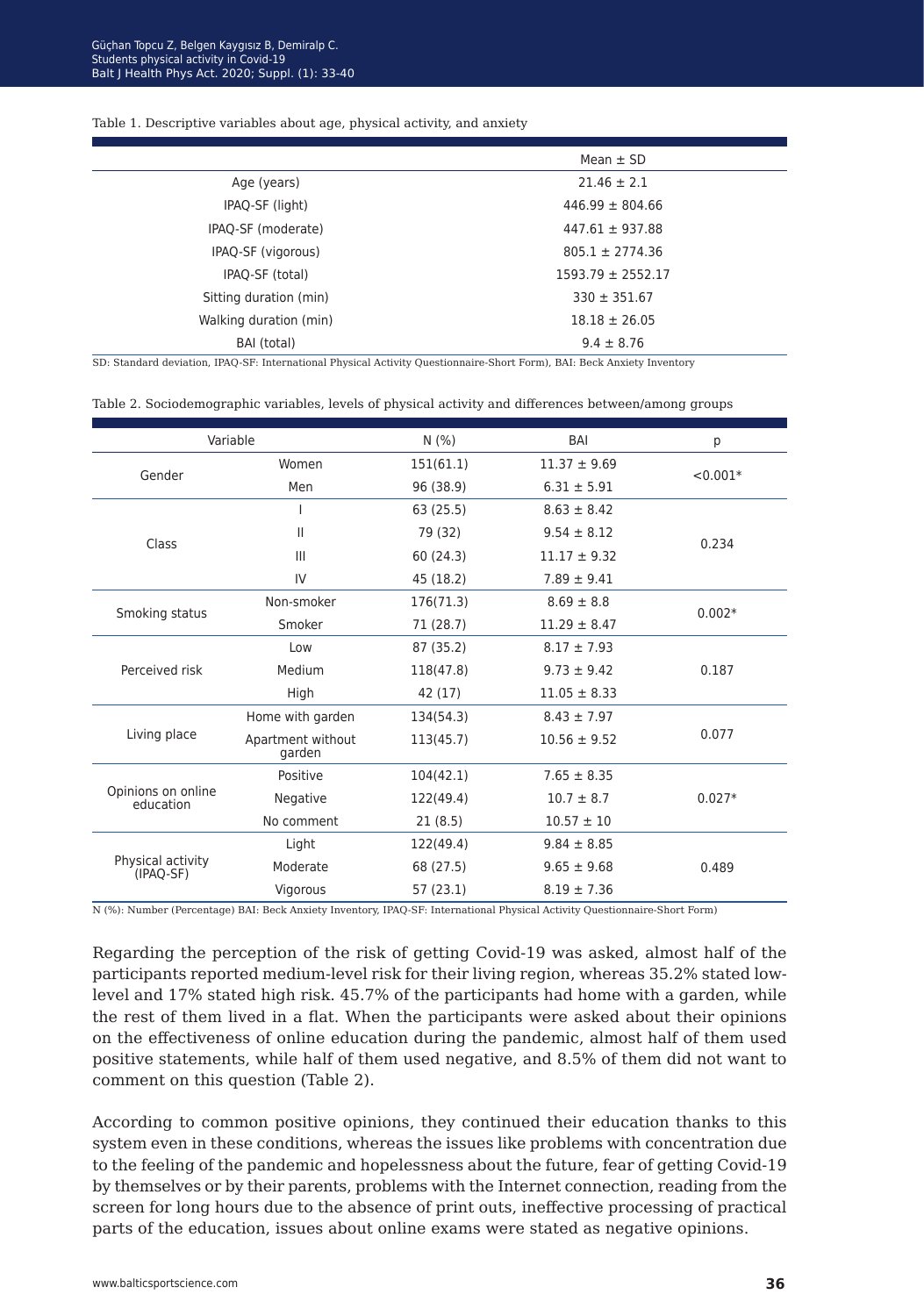According to the IPAQ-SF results, 49.4% of the participants had light, 27.5% had moderate, and 23.1% had vigorous levels of physical activity (Table 2). The mean sitting duration was  $330 \pm 351.67$  min, and mean walking duration was  $18.18 \pm 26.05$  min. The mean score of the BAI was found to be  $9.4 \pm 8.76$  PA so the participants had a mild level of anxiety (Table 1). According to the data presented in Table 2, males and fourth-class participants had no anxiety, while others had a mild level.

According to Table 2, results indicated that females had a significantly higher anxiety level than males ( $p < 0.05$ ). No significant difference was found between and among the classes I-IV ( $p > 0.05$ ). Students who smoked and had negative opinions on the effectiveness of online education had significantly higher anxiety level  $(p < 0.05)$ . No significant difference was found in the anxiety levels according to the living place and level of physical activity  $(p > 0.05)$  (Table 2, Figure 1). No significant correlation was found between the scores of BAI and IPAQ-SF results.  $(r = -0.068, p = 0.288)$ .



Fig. 1. Beck Anxiety Scores grouped as light, moderate, and vigorous IPAQ-SF levels



Fig. 2. The line of Beck Anxiety Scores according to light, moderate, and vigorous IPAQ-SF levels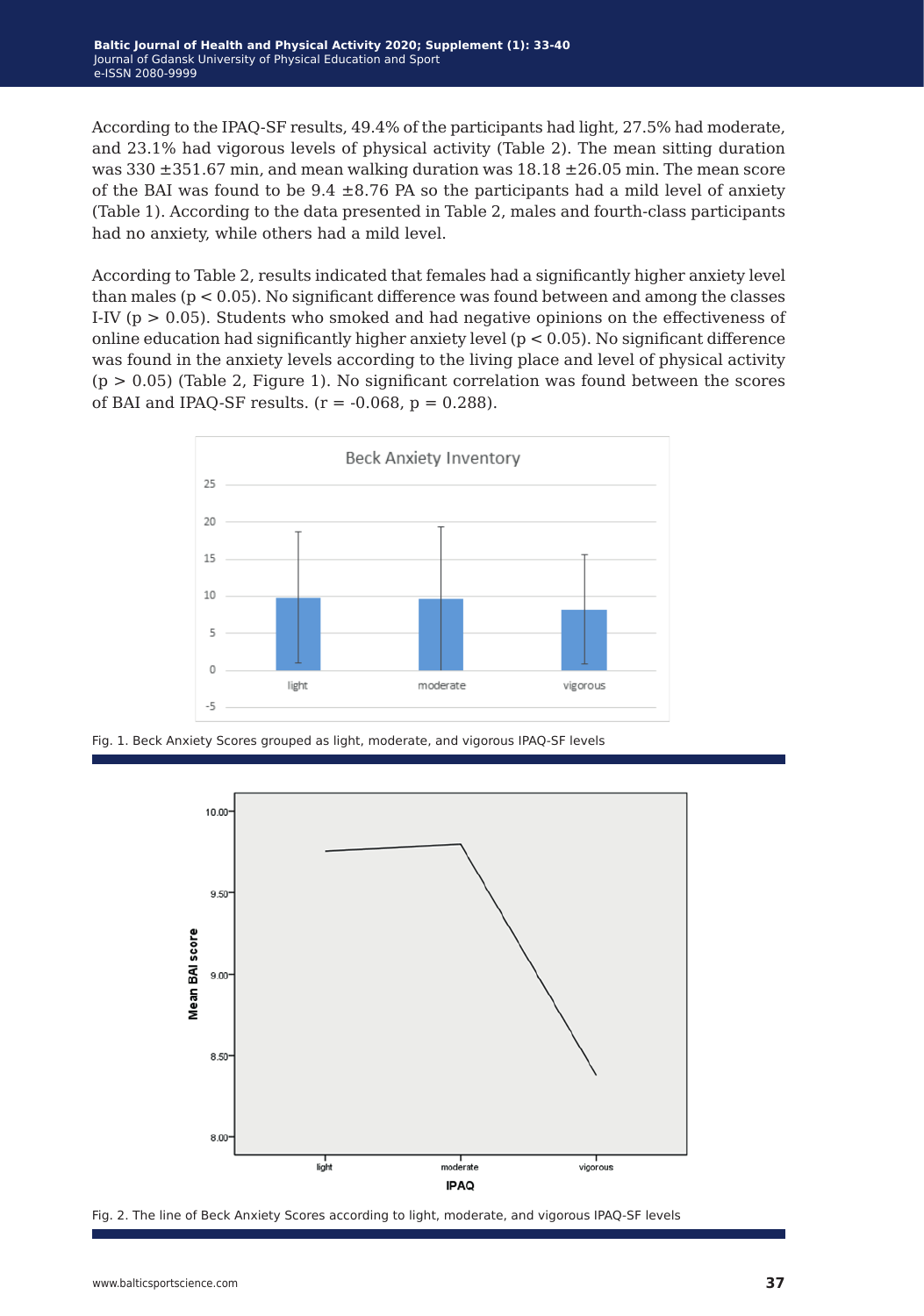## **discussion**

The novel coronavirus pandemic has caused a big change in the lifestyles all over the world. People from all age groups had to stay at homes for survival. The effects were similar in Northern Cyprus. All educational institutions of Northern Cyprus were closed with the first confirmed case on 9 March 2020. This paper showed that university students had different anxiety levels, depending on gender, smoking status, and perceptions about online education. However, class, living place and the level of physical activity (PA) were not found to be effective on their anxiety levels during the Covid-19 pandemic.

Female participants of the study had mild anxiety according to the BAI, while males had no anxiety. Thus, similarly to the study by Shevlin et al., females had a higher anxiety level than males during this time [13]. It does not show that females are under more stress related to getting Covid-19 more than males are; there are probably more factors to cause this difference between genders, like concerns about the future or financial problems. As regards the class of the students, no significant difference was determined among classes and the students of the fourth year who were going to graduate this semester, surprisingly, had no anxiety. The smoking status was found to be an effective factor in the anxiety level, and this may be related to Covid-19, as recent research has shown that both the progression and outcomes of the diseases were adversely affected by smoking [14]. As an unexpected result, there was no effect of the perception of the risk of getting Covid-19 on the participants' anxiety level, as even the people who reported a high risk for their regions manifested similar levels of anxiety to the people who reported a low risk. This may be caused by the low mortality rates in their age groups.

Considering the factors which can be related to student's pandemic days, their living places and online education were investigated. As the feeling of social isolations at homes may be worse for people who live in flats than for those who live at homes with gardens. This was the reason why the types of homes were also asked about in the questionnaire. However, this was not an effective factor to cause anxiety among the participants. According to the opinions about online education, the participants who found online education ineffective during this time had a higher anxiety level. This indicated that the students' psychological conditions were probably affected by the effectiveness of a new education style during the pandemic. The online education system was available at the universities before the pandemic, but this system was only used to upload files related to courses. Since the content of the courses included in the Physiotherapy and Rehabilitation curriculum were mostly practical, both lecturers and students had no experience in online lectures. Thus, it was difficult to do courses online as some students had no laptops and they tried to follow the courses from their phones for hours. Shortly, many factors may cause differences in anxiety levels according to opinions on online education.

Since students tried to continue their education in these conditions, this was not a surprised result that physical inactivity and sitting hours increased. Physical activity plays an important role in managing psychological problems and supporting the immune system [6, 7]. Although the participants were physiotherapy students and could be more aware of the importance of physical activity, the findings showed that they had low levels of physical activity. Previously, they were trying to catch a bus, be at class on time, do shopping, go to social environments like cafes/cinemas, and using various opportunities of universities/ cities for exercise/sports like gym and park areas. Physiotherapy students were included in the study by Angın et al. [15], and IPAQ-SF was similarly used to determine the level of their physical activity. The most remarkable difference in the results can be seen in the sitting durations of students as they found its average as 28.7 min, whereas this duration increased to 330 min with the pandemic days. Now, the students woke up and sat down in front of computer for online courses and even shopping was done by their parents. As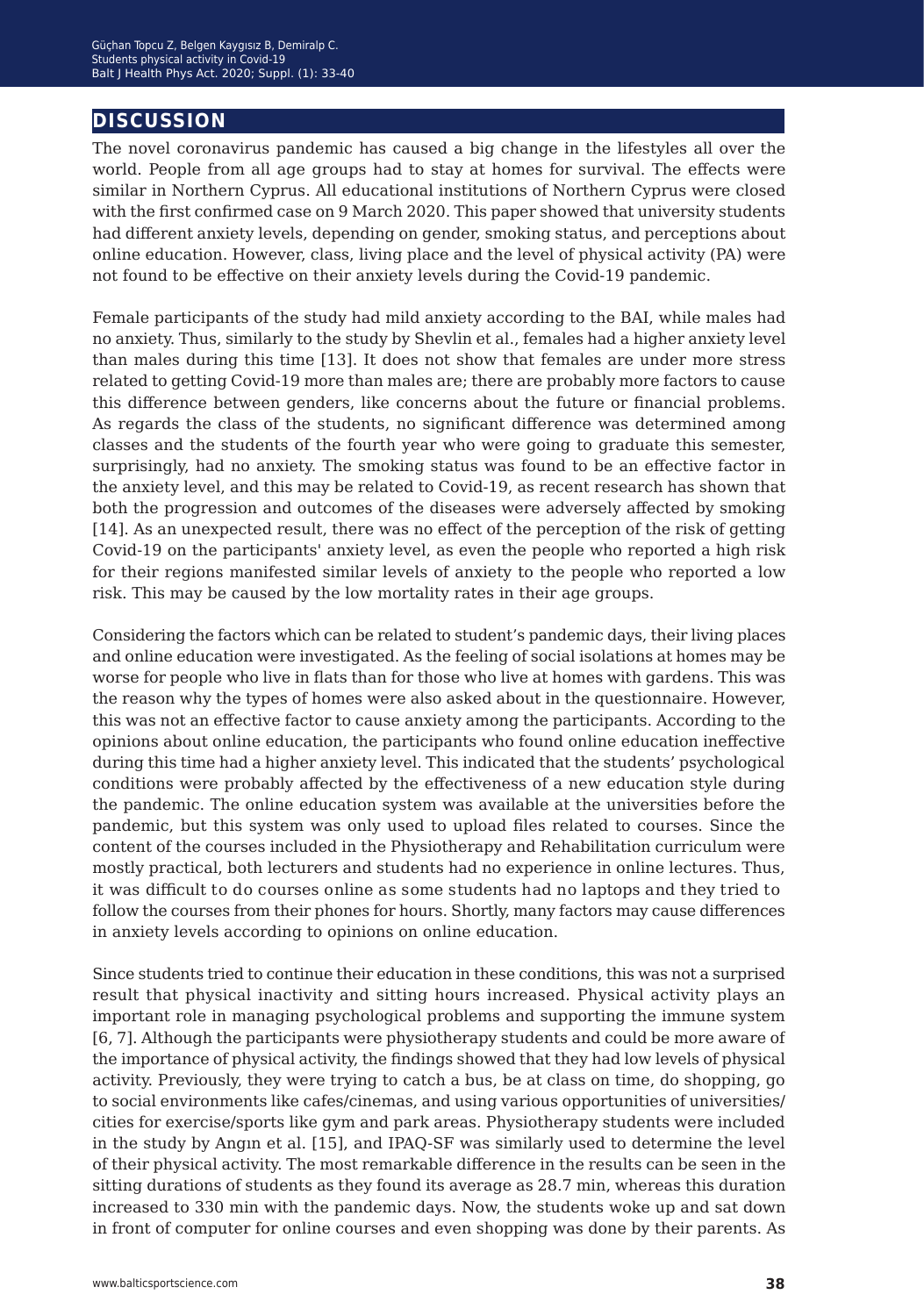a result, the level of their physical activity was low. Nevertheless, anxiety levels were not affected in the high levels of physical activity as no significant effects of different levels of physical activity were determined on anxiety level, and no correlation between physical activity and anxiety was found. Larger sample sizes and prospective study designs with addition of physical activity schedules to the program of students may help to increase the evidence and generalise these effects.

There are several limitations of this paper. First of all, this is a web-based study so a more valid instruments, like accelerometers, could not be used to measure physical activity. Secondly, other psychological measurements could contribute to presenting more results. However, as we are physiotherapists and we had a limited time for the study design, we wanted to use a test familiar to us. Further research can use different outcome measures. Thirdly, the time interval should be restricted to evaluate the effects of the pandemic in the same time, but this approach also limited making power analysis and finding the adequate sample size for the study design.

## **conclusion**

In conclusion, as the novel coronavirus pandemic has had a big impact on lifestyle of university students, educational activities to increase awareness about the physical activity level and to cope with anxiety should be conducted. New strategies should be improved for this new education style. For example, more intervals including postural exercises can be motivated at universities. More studies with larger sample sizes and different educational departments would help to compare students from different perspectives. This paper can also guide other studies related to the Covid-19 pandemic.

## **references**

- [1] Wang C, Horby PW, Hayden FG, Gao GF. A novel coronavirus outbreak of global health concern. The Lancet. 2020; 395(10223):470-473. [https://doi.org/10.1016/S0140-6736\(20\)30185-9](https://doi.org/10.1016/S0140-6736(20)30185-9)
- [2] Xiao H, Zhang Y, Kong D, Li S, Yang N. Social capital and sleep quality in individuals who self-isolated for 14 days during the coronavirus disease 2019 (COVID-19) outbreak in January 2020 in China. Med Sci Monit. 2020;26:e923921-1. [https://](https://doi.org/10.12659/MSM.923921) [doi.org/10.12659/MSM.923921](https://doi.org/10.12659/MSM.923921)
- [3] Chen P, Mao L, Nassis GP, Harmer P, Ainsworth BE, Li F. Coronavirus disease (COVID-19): The need to maintain regular physical activity while taking precautions. J Sport Health Sci. 2020;9(2):103-4. [https://doi.org/10.1016/j.](https://doi.org/10.1016/j.jshs.2020.02.001) [jshs.2020.02.001](https://doi.org/10.1016/j.jshs.2020.02.001)
- [4] Ozemek C, Lavie CJ, Rognmo Ø. Global physical activity levels: need for intervention. Prog Cardiovasc Dis. 2019;62(2):102–107. <https://doi.org/10.1016/j.pcad.2019.02.004>
- [5] Fletcher GF, Landolfo C, Niebauer J, Ozemek C, Arena R, Lavie CJ. Promoting physical activity and exercise: JACC Health Promotion Series. J Am Coll Cardiol. 2018;72(14):1622-1639. <https://doi.org/10.1016/j.jacc.2018.08.2141>
- [6] Hammami A, Harrabi B, Mohr M, Krustrup P. Physical activity and coronavirus disease 2019 (COVID-19): Specific recommendations for home-based physical training. Manag Sport Leisure. 2020;1-6. [https://doi.org/10.1080/2375](https://doi.org/10.1080/23750472.2020.1757494) [0472.2020.1757494](https://doi.org/10.1080/23750472.2020.1757494)
- [7] Carter SJ, Baranauskas MN, Fly AD. Considerations for obesity, vitamin D, and physical activity amidst the COVID‐19 pandemic. Obesity. 2020;28(7):1176-1177. <https://doi.org/10.1002/oby.22838>
- [8] Nieman DC, Wentz LM. The compelling link between physical activity and the body's defence system. J Sport Health Sci. 2019;8:201-217. <https://doi.org/10.1016/j.jshs.2018.09.009>
- [9] Laddu DR, Lavie CJ, Phillips SA, Arena R. Physical activity for immunity protection: Inoculating populations with healthy living medicine in preparation for the next pandemic. Prog Cardiovasc Dis. 2020; pii: S0033-0620(20)30078-5. [https://](https://doi.org/10.1016/j.pcad.2020.04.006) [doi.org/10.1016/j.pcad.2020.04.006](https://doi.org/10.1016/j.pcad.2020.04.006)
- [10] Saglam M, Arikan H, Savci S, et al. International physical activity questionnaire: Reliability and validity of the Turkish version. Percept Mot Skills. 2010;111(1):278-284. [https://doi.org/10.2466/06.08.PMS.111.4.278-284](https://doi.org/10.2466/06.08.PMS.111.4.278-284 )
- [11] Ulusoy M, Sahin N, Erkmen H. Turkish version of the Beck Anxiety Inventory: Psychometric properties. J Cogn Psychother. 1998;12:163–72. <https://doi.org/10.2466/06.08.PMS.111.4.278-284>
- [12] Leyfer OT, Ruberg JL, Woodruff-Borden J. Examination of the utility of the Beck Anxiety Inventory and its factors as a screener for anxiety disorders. J Anxiety Disord. 2006;20(4):444-458. [https://doi.org/10.1016/j.janxdis.2005.05.004](https://doi.org/10.1016/j.janxdis.2005.05.004 )
- [13] Shevlin M, McBride O, Murphy J, et al. Anxiety, depression, traumatic stress, and COVID-19 related anxiety in the UK general population during the COVID-19 pandemic; 2020.<https://doi.org/10.31234/osf.io/hb6nq>